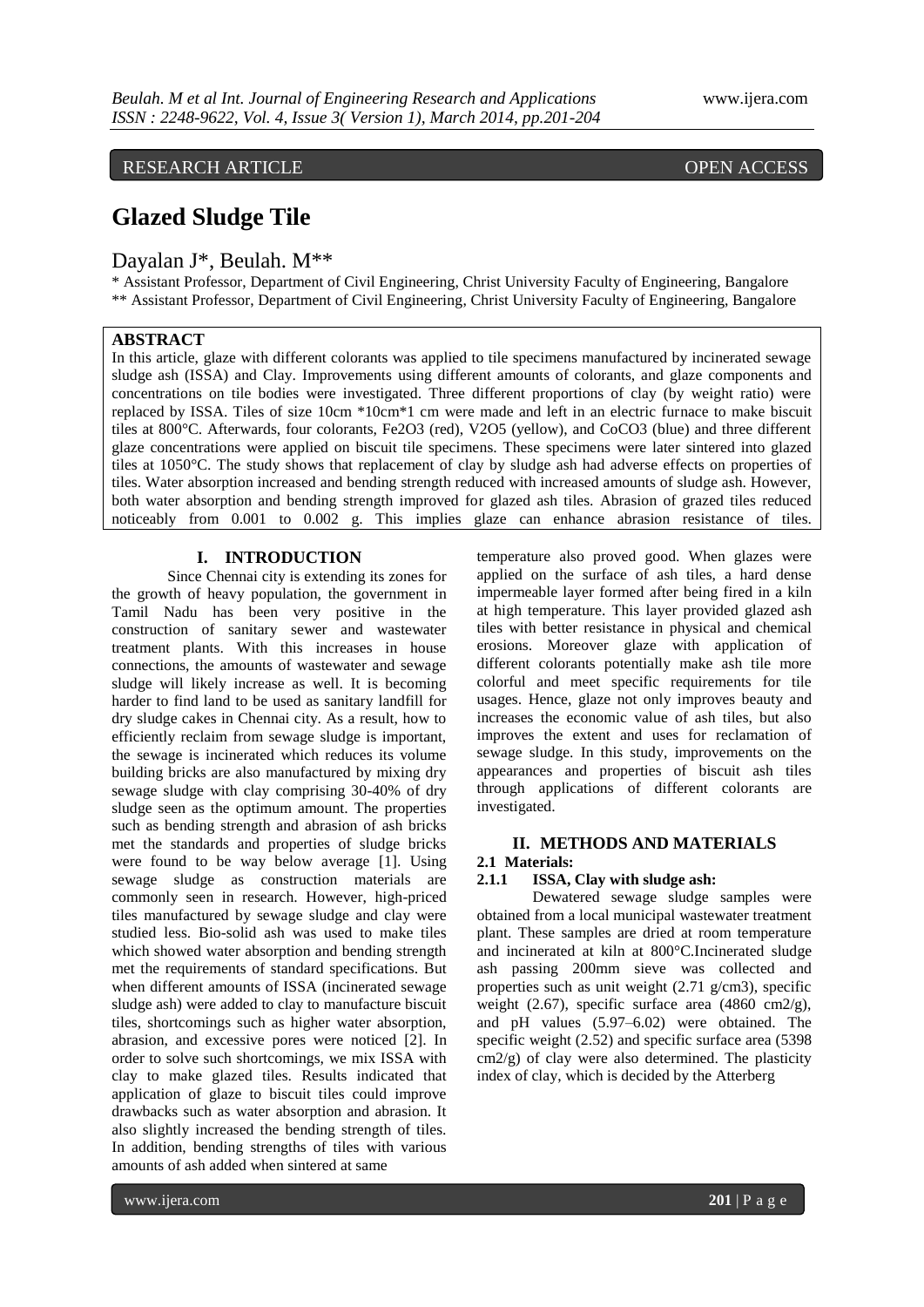

Fig.1 Wet Sludge collected from STP (sewage treatment plant)

Limits test, was 19.11 and reduced to 16.94 when 30% of ash was mixed with clay. This indicated that ash can lower the plasticity of mixture. Further, both chemical components of clay and ISSA are shown in Table.1.

**Table.1 Colorant components result in tile materials**

| Colorants  | Clay  | Sludge | with<br>Clay |
|------------|-------|--------|--------------|
| Components |       | ash    | 30% sludge   |
|            |       |        | ash added    |
| Al         | 17.54 | 21.3   | 21.81        |
| Si         | 38.64 | 14.35  | 28.56        |
| O          | 38.64 | 30.1   | 24.47        |
| Fe         | 8.16  | 22.26  | 13.48        |
| Na         | 0.67  | 6.45   | 2.75         |
| Ca         | 0.76  | 1.01   | 1.49         |
| Mg         | 1.53  | 3.29   | 4.76         |
| K          | 4.41  |        | 2.69         |

As seen in the table, the quantities of each component in ISSA were more than those in clay, with the exceptions of Si.

### **2.2 Methodology**

In this study, three different proportions of ash, 0%, 30% and 45% were prepared for mixing with clay. The optimum amount of water for air in the mixture was expelled using a De-airing vacuum pug mill to knead the mixture for about 16 min and then pressed by a pressing machine with an averaged vertical pressure of 300  $\text{kg/cm}^2$  to make strips with a thickness of 1 cm. Tiles of size  $10 \text{ cm} x 10 \text{ cm} x 1 \text{ cm}$ were made then, tile specimens were left in an electric furnace to make biscuit tiles at 800°C. Temperatures in the furnace were raised at a rate of 2 °C/min before reaching 800°C and at 1°C/min thereafter. A sintering temperature of 1050°C is to be obtained. When temperature is higher than 1000°C, pure clay tile body has a better bending strength; and when temperature is more than 1100°C, melting phenomenon was observed for tiles with 30% ash added and large strains in tiles were noticed when 45% ash was added. The wet glaze can easily, uniformly, and effectively sinter into the surface of ash tiles at 1050°C. Besides temperature, the choice of glaze is another controlled experimental variable. In this study, glaze was formulated by mixing base glaze together with different glaze colorants. Four different glaze concentrations of 0, 0.03, 0.06, and 0.1 g/cm2 were applied on biscuit ash tiles. In order to investigate the influences of different glaze colorants on properties of ash tiles, four glaze colorants with different amounts (in percentage) were applied: 2% of iron oxide  $Fe<sub>2</sub>O<sub>3</sub>$  (red colorant), 6% of vanadium oxide  $V_2O_5$  (yellow colorant) and 0.5% of cobalt carbonate  $CoCO<sub>3</sub>$  (blue colorant). A series of tests and inspections such as appearance and dimensions, shrinkage measurement, water dimensions, shrinkage measurement, water absorption test, weight loss on ignition test, bending resistance, abrasion resistance, and acid–alkali resistance tests were performed to determine properties of glazed ash tiles.

## **III. RESULTS AND DISCUSSION 3.1 Penetration test**

To help investigate the effects of ash replacement on water when used in making a mixture of ash clay paste, penetration tests were performed on specimens of mixture (150 mm in height) with 0% and 30% ash added. If the amount of water applied was higher than 45%, liquefied phenomena were noticed in the mixtures and 150 mm of penetration depth was easily reached. The depth of penetration for the mixture with 30% ash added was less when the same amount of water was used. This implies that the replacement of ash could reduce the plasticity of mixture and lead specimens to a semi-solid state.

#### **3.2 Tile water absorption**

Water absorption is used to estimate the pore ratio of tile specimens. High water absorption in tile is characterized by a high pore ratio. The water absorption of tile earthenware should be less than 16%. Water absorption of tiles increased by about 3– 4% with the addition of ash, However, glaze formed a thin film, which helped protect the surface and reduce water absorption of ash tiles. The water absorption for 30% ash tile specimens was 13% before glaze was applied, and became less than 10% with the application of glaze. It also indicates that water absorption decreased with the increase of glaze concentration application. Furthermore, all glaze colors tested helped reduce more than 2–3% of water absorption. Performances of different colors were closely related to components of glaze as well as degrees of crystallization during the firing process.

#### **3.3 Warp measurement**

Since, shrinking force increased with glaze thickness in per unit area, the increment of warpage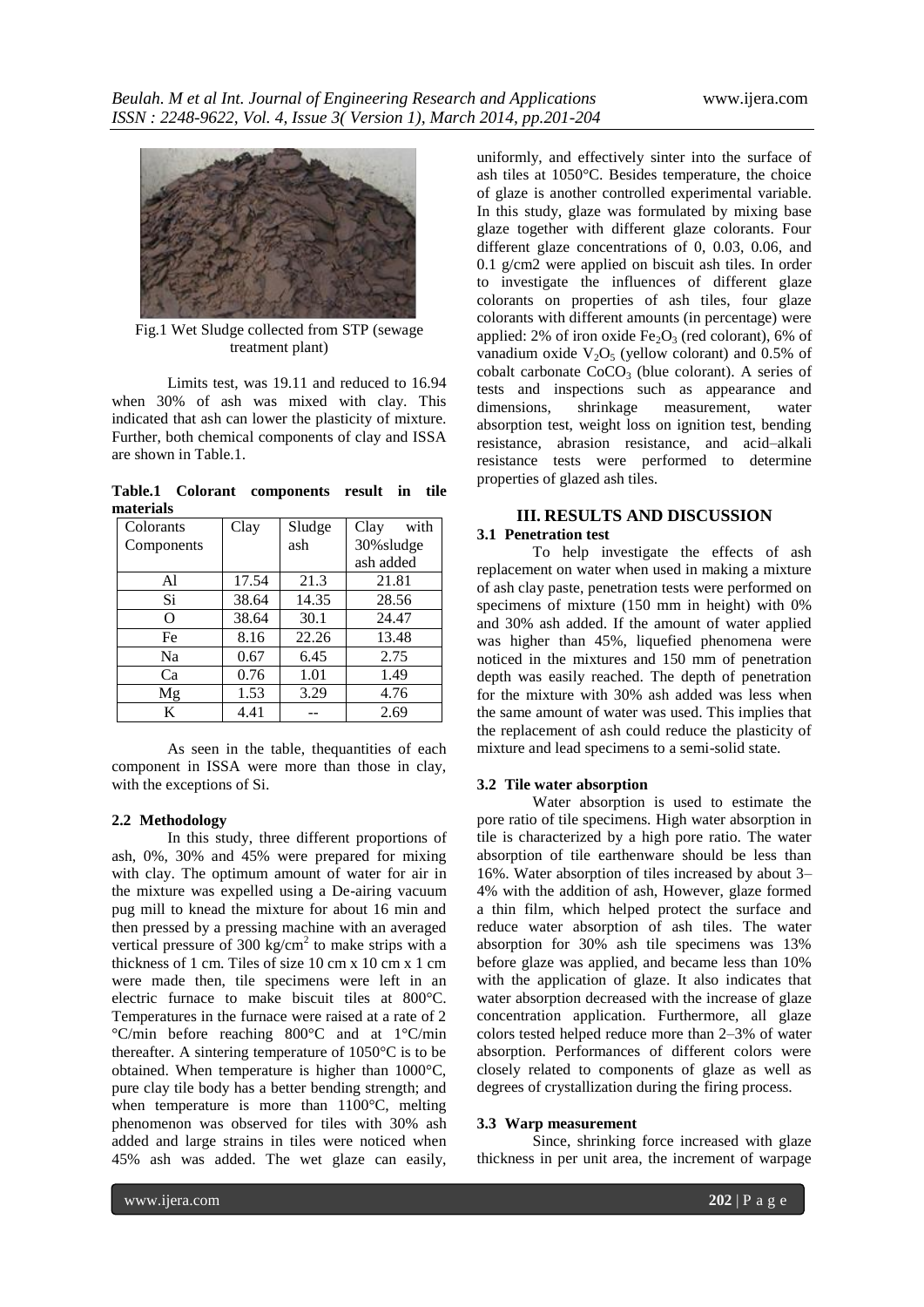of specimens became larger with higher glaze concentration. The red glazed tile had the least increment. The addition of ash also increased the warpage of tiles and the amounts increased ranged from 0.3 to 1.0 mm. Therefore, ash can improve the melting property of tile bodies. This melting crystallization can even make tiles denser. These phenomena of warpage became more noticeable as greater amounts of ash were added.

#### **3.4 Abrasion of tile surface**

The durability and hardness of tiles are determined by abrasion, which is influenced by daily human activities. Abrasion types such as drag motion, friction, and impact are commonly seen in daily life. Hence, requirements for tile abrasion are decided by locations and frequencies of different activities. The abrasion of tile earthenware should be less than 0.1 g. The abrasion of tile with 30% ash added was twice that of the controlled group (clay tile with no glaze).This indicates that simply replacing part of the clay with ash in tiles was insufficient for resisting abrasion and weathering process. After application of different glazes on ash tiles, abrasion resistance of tiles improved about 10–20 times more than ash tiles without glaze applied. This result matched closely to tiles with glaze applied in the controlled group. It can be seen that application of glazes to ash tiles was important in abrasion resistance. Further, different glaze colors had similar effects on abrasion resistance, even though the red color was slightly better.

#### **3.5 Tile weight loss on ignition**

Weight loss on ignition is to measure the weight differences in tile specimens before and after firing. As stated before, sewage sludge was incinerated at about 800°C before applying it to manufacture tiles. In this manner, organic materials in sludge samples were burnt away. The only source of organic materials came from the clay used in making ash tiles. Hence, weight loss on ignition reduced with an increase in amount of ash added, and the amount reduced was about 2–3%. Further, glaze concentrations had a slight influence on weight loss on ignition. This was due to glaze composed of hightemperature oxides such as  $SiO<sub>2</sub>$  and  $Al<sub>2</sub>O<sub>3</sub>$ . Most oxides in glaze can be burnt, but not incinerated at 1050°C. The reduction in weight loss on ignition caused by glaze is about 0.3–0.5%, and rose with the increase of glaze concentrations. In addition, differences in the reduction of weight loss on ignition among various glaze colors are little, about 0.05– 0.1%. This indicates that different colorants have a very small effect on weight loss on ignition.

#### **3.6 Bending strength of tile**

Bending strength is affected by the pore distributions and the vitrification level of the tile body. Different bending strengths of tiles are listed in regulations according to the location and frequency of application. For example, bending strengths of wall tile earthenware ranges from 60 to 100 kgf/cm<sup>2</sup> and  $100 \text{ kgf/cm}^2$  for floor tile earthenware. Theoretically, if glazes were applied to tiles, bending strength would reduce with increased thickness. However, bending strengths of glazed tiles improved to about  $5{\text -}10$  (kgf/cm<sup>2</sup>). Glazes melted tightly into tile bodies in the sintering process at high temperatures. After crystallizations were rearranged, melted glazes formed a hard layer on the surfaces of tile, which could improve the bending strength of tiles. By comparing the effects of different glaze colors on bending strength, red glaze gives a better performance. Since, red colorant contains iron oxide, which could lower sintering temperature, interface adhesion between red glaze and tile bodies improved most. Hence, its bending strength increased. Therefore, the bending strengths of tiles with ash added were less than tiles without ash added.

## **3.7 Acid–alkali resistance of tiles**

Tiles are easily eroded by activated chemical solutions such as grease and detergent. The object of acid–alkali resistance test is to examine any discoloring or other abnormal reactions that occurred to the surface of glazed tile. Na, one of the glaze components, dissolves in acid easily, possibly leading to discoloring of the glazed surface. Applying concentration equivalent to or less than 0.03  $g/cm<sup>2</sup>$ causes the glazed surface of tiles to fail in acid–alkali resistance tests. This was due to the effect of Na. A higher concentration of glaze was needed for tiles to show better performance in acid–alkali resistance tests. At  $0.06 \text{ g/cm}^2$ , all yellow glazed tile specimens performed well in acid–alkali resistance tests, implying that vanadium oxide in the yellow colorant was better in resisting acid–alkali.

#### **3.8 Break Strength:**

Tiles used on floors and walls must be able to withstand the expected load bearing capacity of various installations. In order to determine the strength and durability of the tile, a standard test method is used to evaluate individual pieces. A force is applied to an unsupported portion of the tile specimen until the breakage occurs. The ultimate breaking strength is then recorded in pounds per square inch. Final selection of the tile should be based upon the breaking strength and the appropriate installation method.